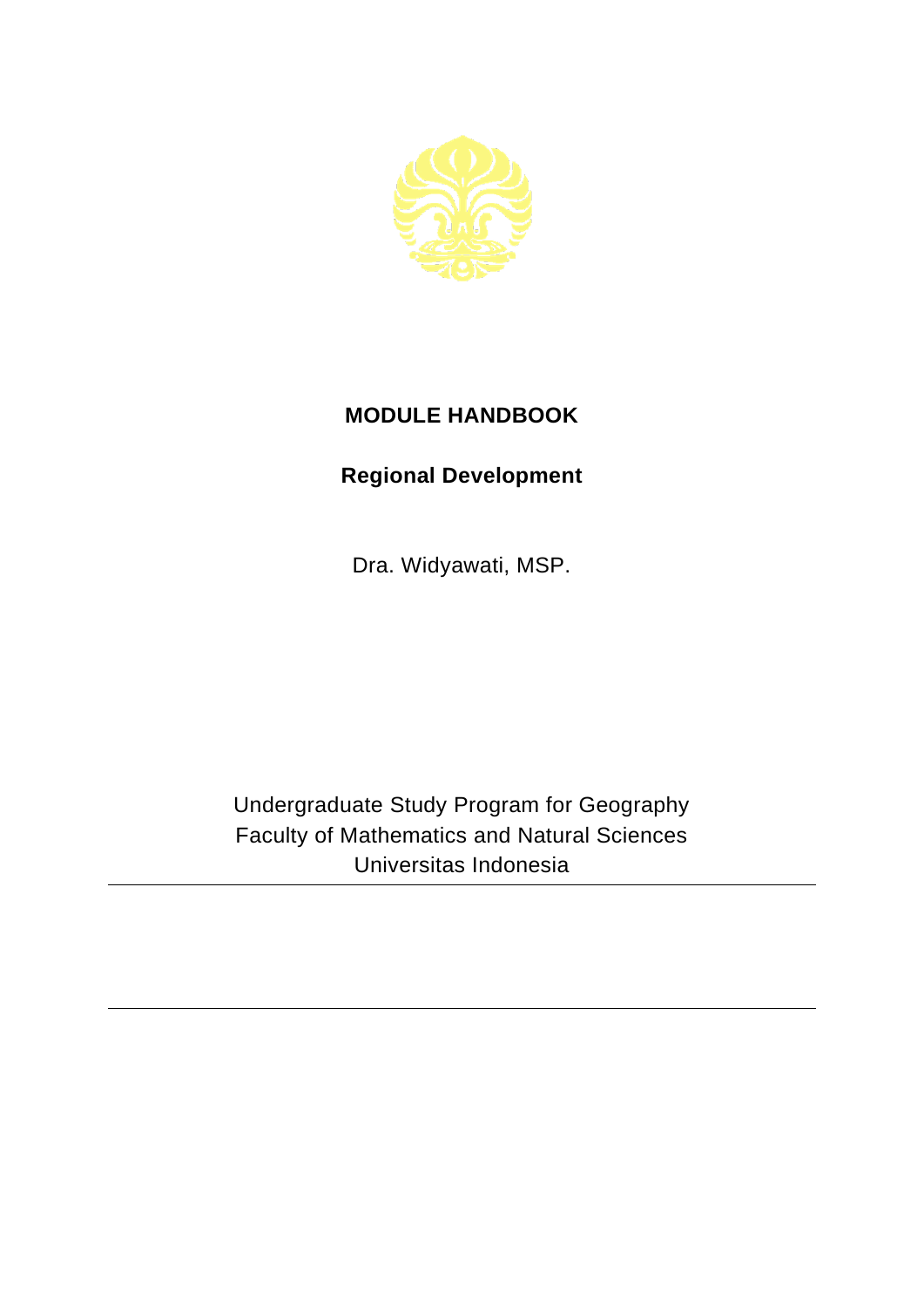| Module designation                                                 | Regional Development                                                                                                                                                                                                                                                                                                                                                                                                                                                                                                                                                                                                                                                                  |
|--------------------------------------------------------------------|---------------------------------------------------------------------------------------------------------------------------------------------------------------------------------------------------------------------------------------------------------------------------------------------------------------------------------------------------------------------------------------------------------------------------------------------------------------------------------------------------------------------------------------------------------------------------------------------------------------------------------------------------------------------------------------|
| Semester(s) in which the module is<br>taught                       | Seventh (7th) Semester                                                                                                                                                                                                                                                                                                                                                                                                                                                                                                                                                                                                                                                                |
| Person responsible for the module                                  | Dra. Widyawati, MSP.                                                                                                                                                                                                                                                                                                                                                                                                                                                                                                                                                                                                                                                                  |
| Lecturer                                                           | Dra. Widyawati, MSP.<br>1.<br>Dr. Hayuning Anggrahita S.Si., M.S.M.<br>2.                                                                                                                                                                                                                                                                                                                                                                                                                                                                                                                                                                                                             |
| Language                                                           | Bahasa Indonesia                                                                                                                                                                                                                                                                                                                                                                                                                                                                                                                                                                                                                                                                      |
| Relation to curriculum                                             | Compulsory                                                                                                                                                                                                                                                                                                                                                                                                                                                                                                                                                                                                                                                                            |
| Teaching methods                                                   | Student-centered Learning and combination with Cooperative Learning                                                                                                                                                                                                                                                                                                                                                                                                                                                                                                                                                                                                                   |
| Workload (incl. contact hours, self-<br>study hours)               | 1.<br>Lectures: 150 minutes per week per semester<br>2.<br>Assignment: 180 minutes per week per semester<br>Independent study: 180 minutes per week per semester<br>3.<br>Minutes x weeks x semester: 510 x 14 x 1 = 7140 minutes per<br>4.<br>semester<br>5.<br>Midterm Examination: 100 minutes per semester<br>6.<br>Final Examination: 100 minutes per semester<br>Total workload per semester: 7340 minutes / 122 hours 20 minutes<br>7.                                                                                                                                                                                                                                         |
| Credit points                                                      | 3 (Three)                                                                                                                                                                                                                                                                                                                                                                                                                                                                                                                                                                                                                                                                             |
| Required and recommended pre-<br>requisites for joining the module | 1.<br>2.<br>Spatial Organization of Human Activities<br>System and Process of Physical Geography<br>3.<br>Geographic Information System<br>4.                                                                                                                                                                                                                                                                                                                                                                                                                                                                                                                                         |
| Module objectives/intended learn-<br>ing outcomes                  | After completing this course students were able to arrange critical<br>review of the Document of Development Plan on various scales of space<br>by applying geographical science rules, in accordance with the potential<br>and constraints of the region and applicable laws and regulations, using<br>the SIG / PJ technology                                                                                                                                                                                                                                                                                                                                                       |
| Content                                                            | Regional Development Theory and Approach<br>1.<br>2.<br>Development Planning Needs on Various Development Areas<br>Purpose<br>Various Types of Spatial Planning<br>3.<br><b>Hierarchy Legislation</b><br>4.<br>Function of Legislation that Related to Regional Development<br>5.<br>Development Planning Documents of a Region<br>6.<br>Concept of Interdependence and Sustainability<br>7.<br>Geographic Perspective in Spatial Planning Documents Analyst<br>8.<br>Spatial Structuring Planning Documents, Regulations, and Regional<br>9.<br>Facts<br>10. Determination of Directions and Development Purpose based on<br>Regional Potential<br>11. Spatial Pattern and Structure |
| <b>Examination forms</b>                                           |                                                                                                                                                                                                                                                                                                                                                                                                                                                                                                                                                                                                                                                                                       |
| Study and examination require-<br>ments                            | Group & Presentation Score (70%)<br>1.<br>Individual Score (10%)<br>2.<br>Summary discussion (20%)<br>3.                                                                                                                                                                                                                                                                                                                                                                                                                                                                                                                                                                              |